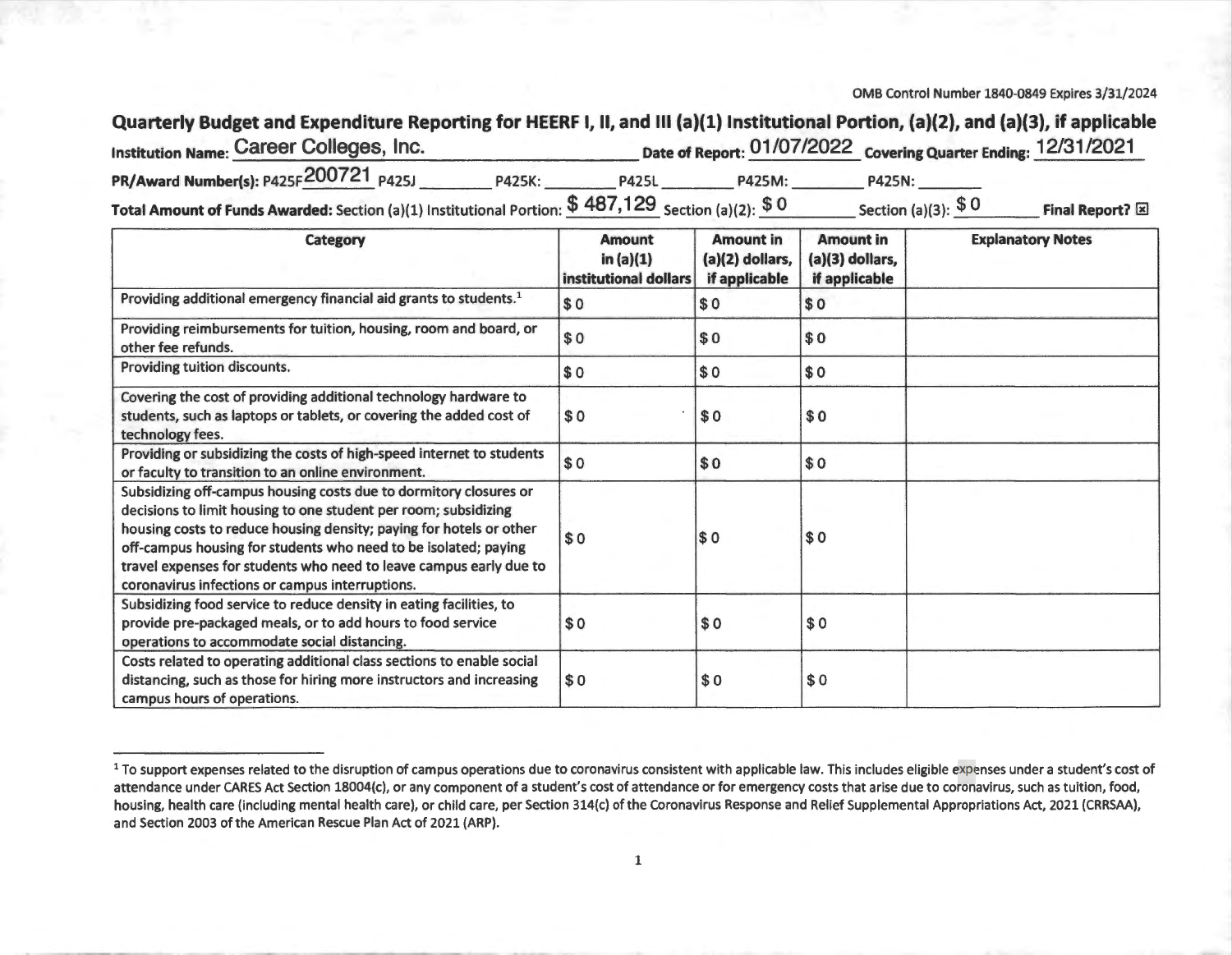0MB Control Number 1840-0849 Expires 3/31/2024

| Category                                                                                                                                                                                                                                                                     | <b>Amount</b><br>in $(a)(1)$<br>institutional dollars | <b>Amount in</b><br>(a)(2) dollars,<br>if applicable | <b>Amount in</b><br>(a)(3) dollars,<br>if applicable | <b>Explanatory Notes</b> |
|------------------------------------------------------------------------------------------------------------------------------------------------------------------------------------------------------------------------------------------------------------------------------|-------------------------------------------------------|------------------------------------------------------|------------------------------------------------------|--------------------------|
| Campus safety and operations. <sup>2</sup>                                                                                                                                                                                                                                   | \$0                                                   | \$0                                                  | \$0                                                  |                          |
| Purchasing, leasing, or renting additional instructional equipment<br>and supplies (such as laboratory equipment or computers) to reduce<br>the number of students sharing equipment or supplies during a class<br>period and to provide time for disinfection between uses. | \$0                                                   | \$0                                                  | \$0                                                  |                          |
| Replacing lost revenue from academic sources. <sup>3</sup>                                                                                                                                                                                                                   | \$276,934                                             | \$0                                                  | \$0                                                  |                          |
| Replacing lost revenue from auxiliary services sources (i.e., cancelled<br>ancillary events; disruption of food service, dorms, childcare, or<br>other facilities; cancellation of use of campus venues by other<br>organizations, lost parking revenue, etc.). <sup>3</sup> |                                                       | \$0                                                  | \$0                                                  |                          |
| Purchasing faculty and staff training in online instruction; or paying<br>additional funds to staff who are providing training in addition to<br>their regular job responsibilities.                                                                                         | \$0                                                   | \$0                                                  | \$0                                                  |                          |
| Purchasing, leasing, or renting additional equipment or software to<br>enable distance learning, or upgrading campus wi-fi access or<br>extending open networks to parking lots or public spaces, etc.                                                                       | \$0                                                   | \$0                                                  | \$0                                                  |                          |
| Other Uses of (a)(1) Institutional Portion funds. <sup>4</sup>                                                                                                                                                                                                               | $\vert$ \$0                                           |                                                      |                                                      |                          |
| Other Uses of (a)(2) or (a)(3) funds, if applicable. <sup>5</sup>                                                                                                                                                                                                            |                                                       | \$0                                                  | \$0                                                  |                          |
| <b>Quarterly Expenditures for Each Program</b>                                                                                                                                                                                                                               | \$276,934                                             | $\boldsymbol{\mathsf{s}}$ o                          | \$0                                                  |                          |
| <b>Total of Quarterly Expenditures</b><br>\$276,934                                                                                                                                                                                                                          |                                                       |                                                      |                                                      |                          |

<sup>&</sup>lt;sup>2</sup> Including costs or expenses related to the disinfecting and cleaning of dorms and other campus facilities, purchases of personal protective equipment (PPE), purchases of cleaning supplies, adding personnel to increase the frequency of cleaning, the reconfiguration of facilities to promote social distancing, etc.

<sup>&</sup>lt;sup>3</sup> Please see the Department's HEERF Lost Revenue FAQs (March 19, 2021) for more information regarding what may be appropriately included in an estimate of lost revenue.

<sup>&</sup>lt;sup>4</sup> Please post additional documentation as appropriate and briefly explain in the "Explanatory Notes" section. Please note that funds for (a)(1) Institutional Portion may be used to defray expenses associated with coronavirus (including lost revenue, reimbursement for expenses already incurred, technology costs associated with a transition to distance education, faculty and staff trainings, and payroll).

<sup>5</sup> Please post additional documentation as appropriate and briefly explain in the "Explanatory Notes" section. Please note that funds for (a)(2) and (a)(3) may be used to defray expenses associated with coronavirus (including lost revenue, reimbursement for expenses already incurred, technology costs associated with a transition to distance education, faculty and staff trainings, and payroll).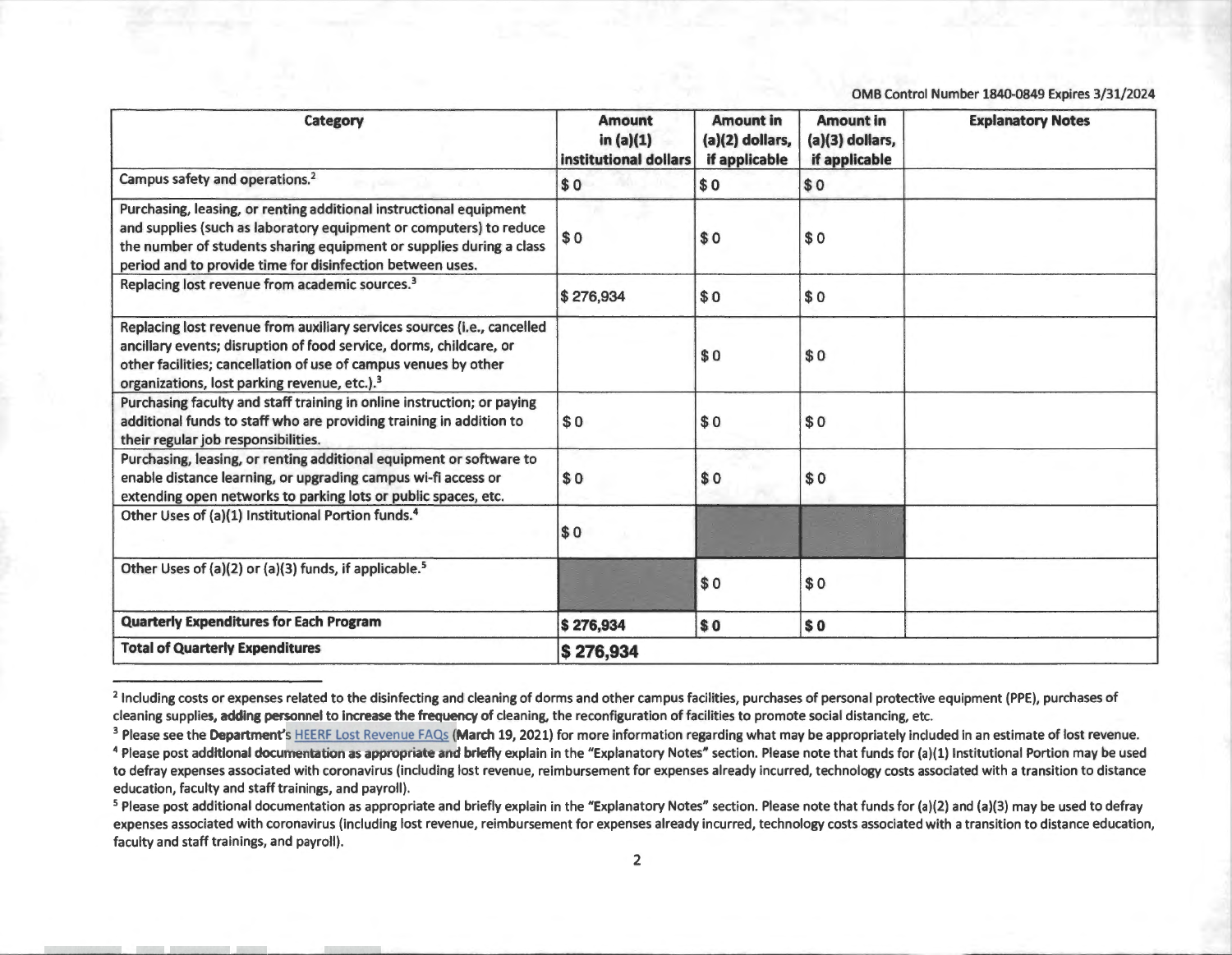#### **Form Instructions**

Completing the Form: On each form, fill out the institution of higher education {IHE or institution) name, the date of the report, the appropriate quarter the report covers (September 30, December 31, March 31, June 30), the 11-digit PR/Award Number (number is found in Box 2 of your Grant Award Notification (GAN)) for each HEERF grant funding stream as applicable, the total amount of funds awarded by the Department (including reserve funds if awarded), and check the box if the report is a "final report." Institutions that expended HEERF grant funds during the calendar quarter from January 1- March 30, 2021 are required to post the quarterly report that involved the expenditure of HEERF II CRRSAA and HEERF I CARES Act funds. The Department did not previously affirmatively indicate this reporting requirement was in place for HEERF II CRRSAA funds. As such, institutions may have until the end of the second calendar quarter, June 30, 2021, to post these retroactive reports if they have not already done so. For the July 10, 2021 quarterly reporting deadline, institutions are encouraged, but not required to, submit the quarterly reports (this institutional reporting form and the student quarterly report) to the Department by emailing those reports as PDF attachments to HEERFreporting@ed.gov.

In the chart, an institution must specify the amount of expended HEERF I, II, and IIII funds for each funding category: (a)(1) Institutional Portion; (a)(2), and (a)(3), if applicable. (a)(2) funds include Assistance Listing Numbers (ALNs) 84.425J (Historically Black Colleges and Universities (HBCUs)), 84.425K (Tribally Controlled Colleges and Universities (TCCUs)), 84.425L (Minority Serving Institutions (MSls)), 84.425M (Strengthening Institutions Program (SIP)); (a)(3) funds are for ALN 84.425N (Fund for the Improvement of Postsecondary Education (FIPSE) Formula Grant) and 84.425S (SAIHE). Each category is deliberately broad and may not capture specific grant program requirements. Explanatory footnotes help clarify certain reporting categories. While some items in the chart are blocked out, please note that the blocking of such items is consistent with Department guidance and FAQs and is not definitive. Provide brief explanatory notes for how funds were expended, including the title and brief description of each project or activity in which funds were expended. Do not include personally identifiable information (PII). Calculate the amount of the (a)(l) Institutional Portion, (a)(2) and (a)(3) funds in the "Quarterly Expenditures for each Program" row, and the grand total of all three in the "Total of Quarterly Expenditures" row. Round expenditures to the nearest dollar.

Posting the Form: This form must be conspicuously posted on the institution's primary website on the same page the reports of the IHE's activities as to the emergency financial aid grants to students made with funds from the IHE's allocation under (a)(l) of the CARES Act, CRRSAA, and ARP (Student Aid Portion) are posted. It may be posted in an HTML webpage format or as a link to a PDF. A new separate form must be posted covering each quarterly reporting period (September 30, December 31, March 31, June 30), concluding after either (1) posting the quarterly report ending September 30, 2023 or (2) when an institution has expended and liquidated all (a)(1) Institutional Portion, (a)(2), and (a)(3) funds and checks the "final report" box. IHEs must post this quarterly report form no later than 10 days after the end of each calendar quarter (October 10, January 10, April 10, July 10). Each quarterly report must be separately maintained on an IHE's website or in a PDF document linked directly from the IHE's HEERF reporting webpage. Reports must be maintained for at least three years after the submission of the final report per 2 CFR § 200.333. Any changes or updates after initial posting must be conspicuously noted after initial posting and the date of the change must be noted in the "Date of Report" line.

### **Paperwork Burden Statement**

According to the Paperwork Reduction Act of 1995 (PRA), no persons are required to respond to a collection of information unless such collection displays a valid 0MB control number. The valid 0MB control number for this information collection is 1840-0849. Public reporting burden for this collection of information is estimated to average 2 hours per response, including time for reviewing instructions, searching existing data sources, gathering, and maintaining the data